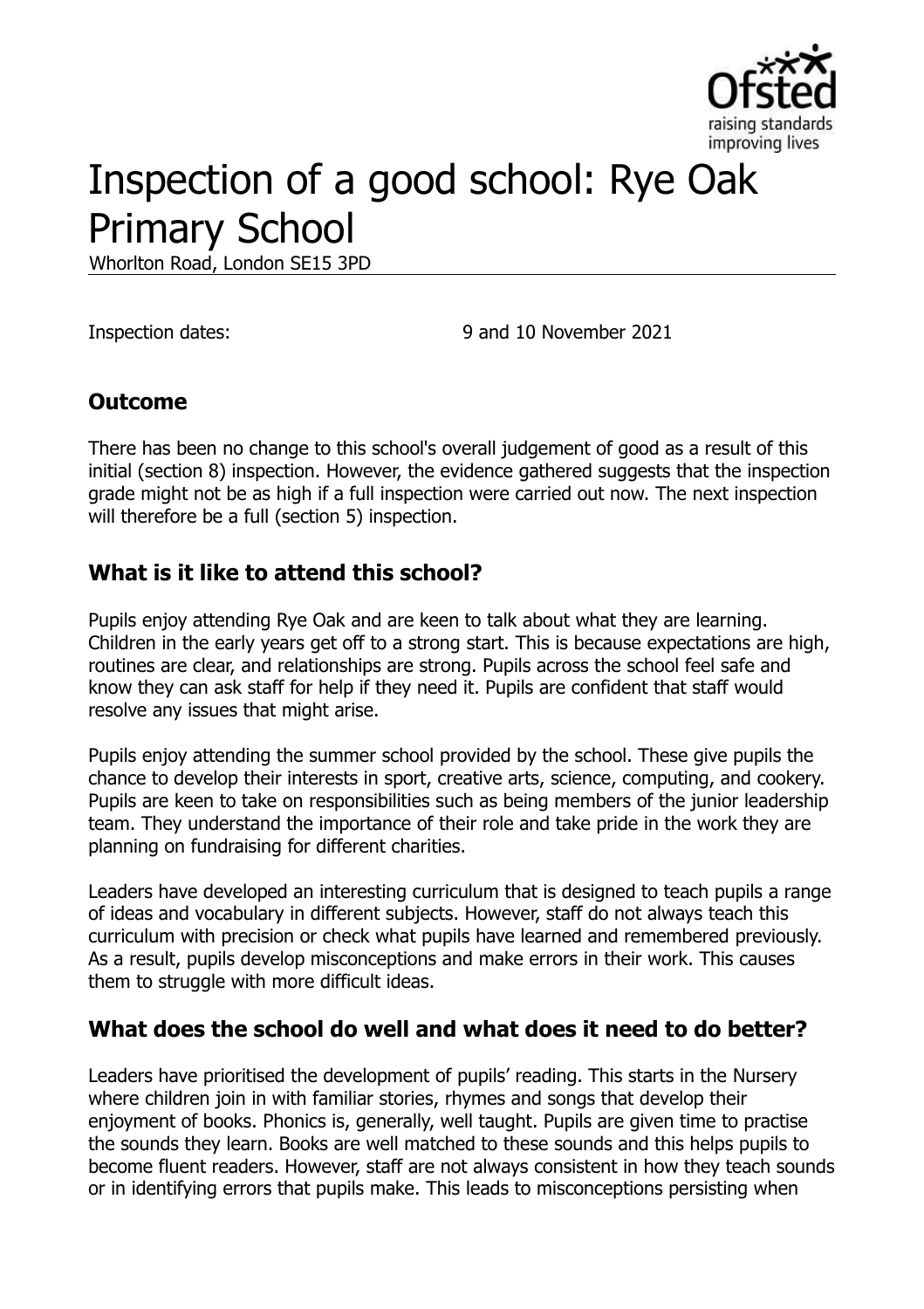

pupils read. Pupils who struggle with reading are quickly identified and supported. Many need reminding to use the techniques they have been taught when reading aloud. However, when reminded, they use these strategies, and this is supporting them to read more fluently.

The curriculum matches the scope and content of what is expected nationally. Leaders have identified the knowledge they expect pupils to learn in each subject. The curriculum is sequenced so that pupils revisit and practise what they have learned so that they can tackle more challenging work. For example, children in Reception can add and subtract simple numbers accurately because they have practised familiar counting songs in the Nursery. Similarly, older pupils can identify common factors and prime numbers because they have learned and remembered their multiplication tables and division facts.

Leaders want pupils to develop a rich and varied vocabulary. Curriculum plans identify important words pupils should learn in each subject. Some teachers explain these words precisely and this allows pupils to use vocabulary accurately in their work. For example, in geography, pupils can explain how a river changes from source to mouth using appropriate vocabulary. However, this is not always the case. Teachers sometimes use inaccurate vocabulary and do not always identify when pupils have misunderstood ideas. As a result, pupils develop misconceptions in different subjects because they do not consistently understand the ideas or vocabulary they have been taught.

Pupils with special educational needs and/or disabilities (SEND) are swiftly identified. Well-trained staff provide additional support that help pupils develop their academic, social, and physical needs. However, staff do not provide these pupils with sufficient opportunity to practise and apply what they are learning in the classroom. This limits what some pupils can do and understand, and further additional support is then required.

Most pupils behave well in lessons and around the school. They work and play sensibly together. However, there are times when younger pupils' behaviour disrupts the learning of others. Staff do not address this consistently, so weaker behaviour persists and limits pupils' learning.

The personal, social and health education curriculum has been carefully designed to help pupils understand and respect others. Stories, information books and posters in classrooms and around the school promote diversity. Pupils talk with confidence about the importance of respecting other people and tackling stereotypes. This supports pupils well to make a positive contribution to life in modern Britain.

Many staff feel their workload is well-managed by leaders and appreciate the opportunities they are given to develop as professionals. However, there are staff who do not agree with this view. Leaders are aware of this and are addressing the concerns these staff have.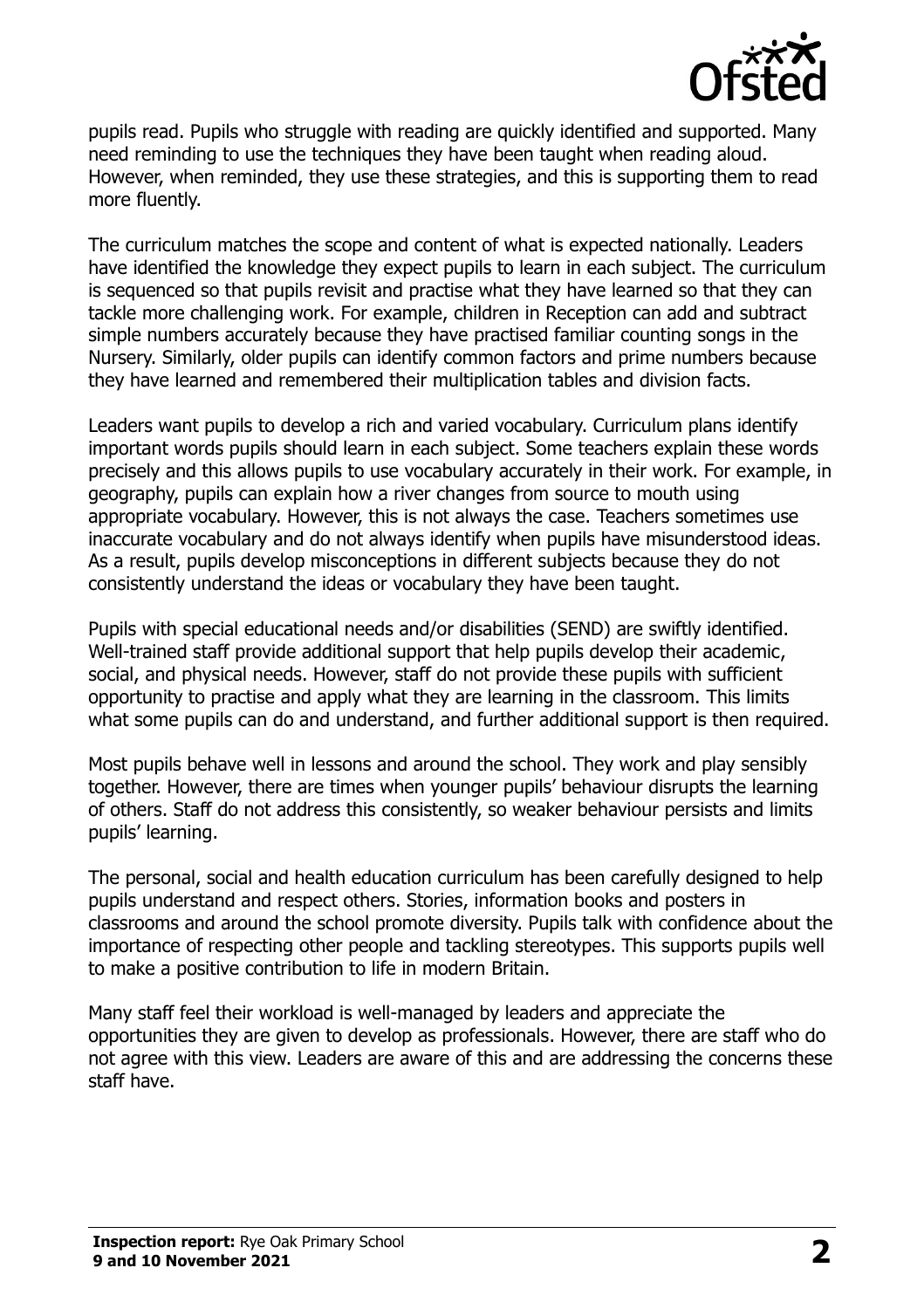

# **Safeguarding**

The arrangements for safeguarding are effective.

Pupils are kept safe because staff are well trained to raise any concerns that become apparent. Leaders address these concerns swiftly, seeking advice and support from other agencies. Parents who completed the online survey agree their children are safe in school. The curriculum has been designed to help pupils understand how to keep themselves safe. For example, pupils have worked with the NSPCC to understand safe and appropriate touch. As a result, pupils understand how to stay safe, including when crossing the road and when online. Pupils understand different types of bullying and know to ask adults for help should it occur.

# **What does the school need to do to improve?**

# **(Information for the school and appropriate authority)**

- Leaders have developed a curriculum that identifies ambitious knowledge and vocabulary for pupils to learn in the full range of subjects. While some staff teach this curriculum accurately and check what pupils have learned and remembered, others do not. As a result, pupils develop misconceptions and make errors in their work that persist over time. Leaders should ensure that all staff are supported to have sufficient subject knowledge for the curriculum they teach. Leaders should also ensure all staff routinely check what pupils have learned and remembered before progressing to more challenging work.
- **Pupils with SEND are identified and supported through a range of well planned** interventions that help them to develop their academic, social, and physical needs. However, staff do not provide sufficient opportunity for these pupils to practise and apply what they learn when they are in their classrooms. This limits what they know and understand. Leaders should ensure that the curriculum for pupils with SEND is organised to allow them to practise and apply what they are learning more frequently.

### **Background**

When we have judged a school to be good, we will then normally go into the school about once every four years to confirm that the school remains good. This is called a section 8 inspection of a good or outstanding school, because it is carried out under section 8 of the Education Act 2005. We do not give graded judgements on a section 8 inspection. However, if we find evidence that a school would now receive a higher or lower grade, then the next inspection will be a section 5 inspection. Usually this is within one to two years of the date of the section 8 inspection. If we have serious concerns about safeguarding, behaviour or the quality of education, we will deem the section 8 inspection as a section 5 inspection immediately.

This is the first section 8 inspection since we judged the school to be good on 30 November–1 December 2016.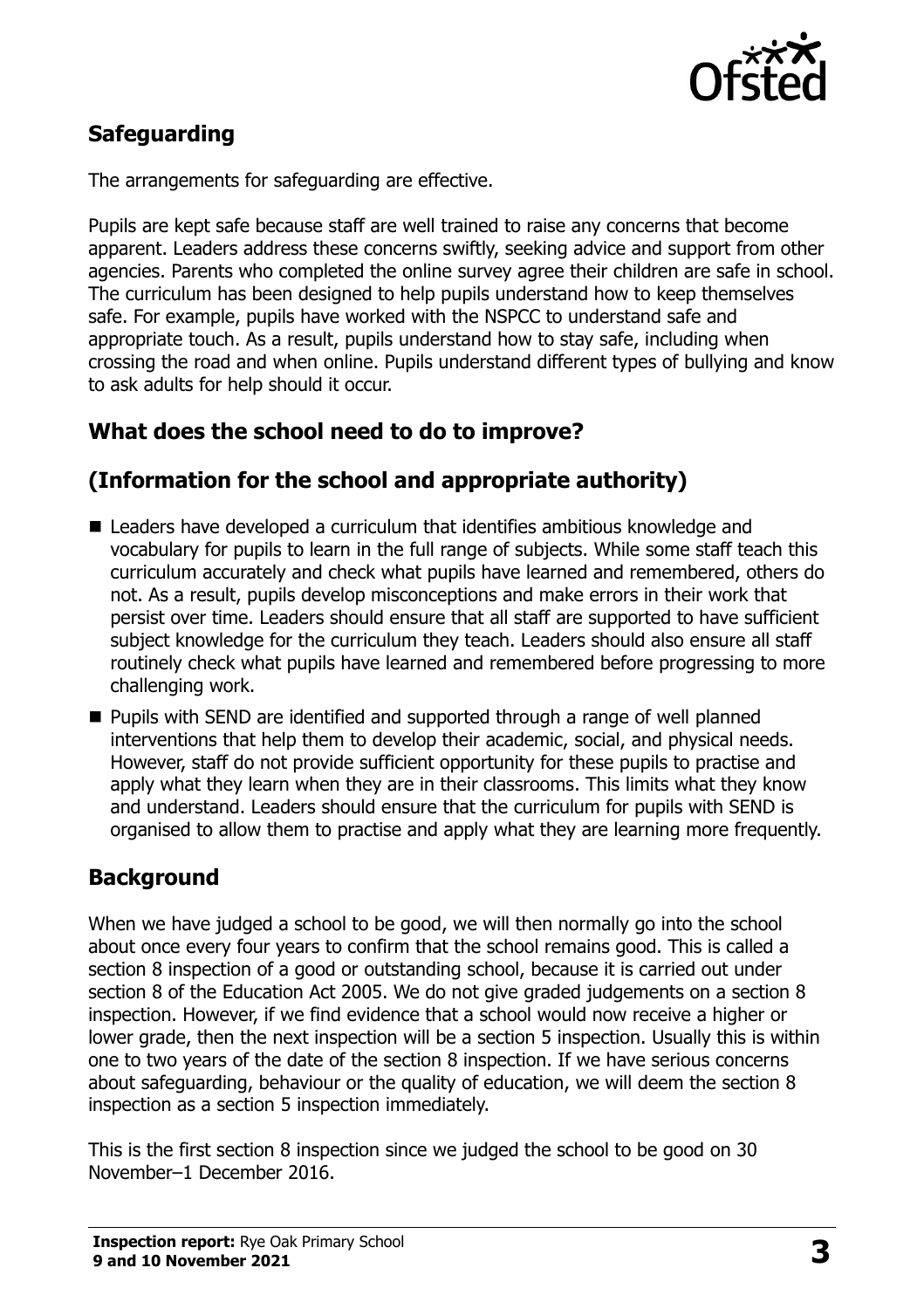

### **How can I feed back my views?**

You can use Ofsted [Parent View](https://parentview.ofsted.gov.uk/) to give Ofsted your opinion on your child's school, or to find out what other parents and carers think. We use information from Ofsted Parent View when deciding which schools to inspect, when to inspect them and as part of their inspection.

The Department for Education has further [guidance](http://www.gov.uk/complain-about-school) on how to complain about a school.

If you are the school and you are not happy with the inspection or the report, you can [complain to Ofsted.](https://www.gov.uk/complain-ofsted-report)

#### **Further information**

You can search for [published performance information](http://www.compare-school-performance.service.gov.uk/) about the school.

In the report, ['disadvantaged pupils'](http://www.gov.uk/guidance/pupil-premium-information-for-schools-and-alternative-provision-settings) refers to those pupils who attract government pupil premium funding: pupils claiming free school meals at any point in the last six years and pupils in care or who left care through adoption or another formal route.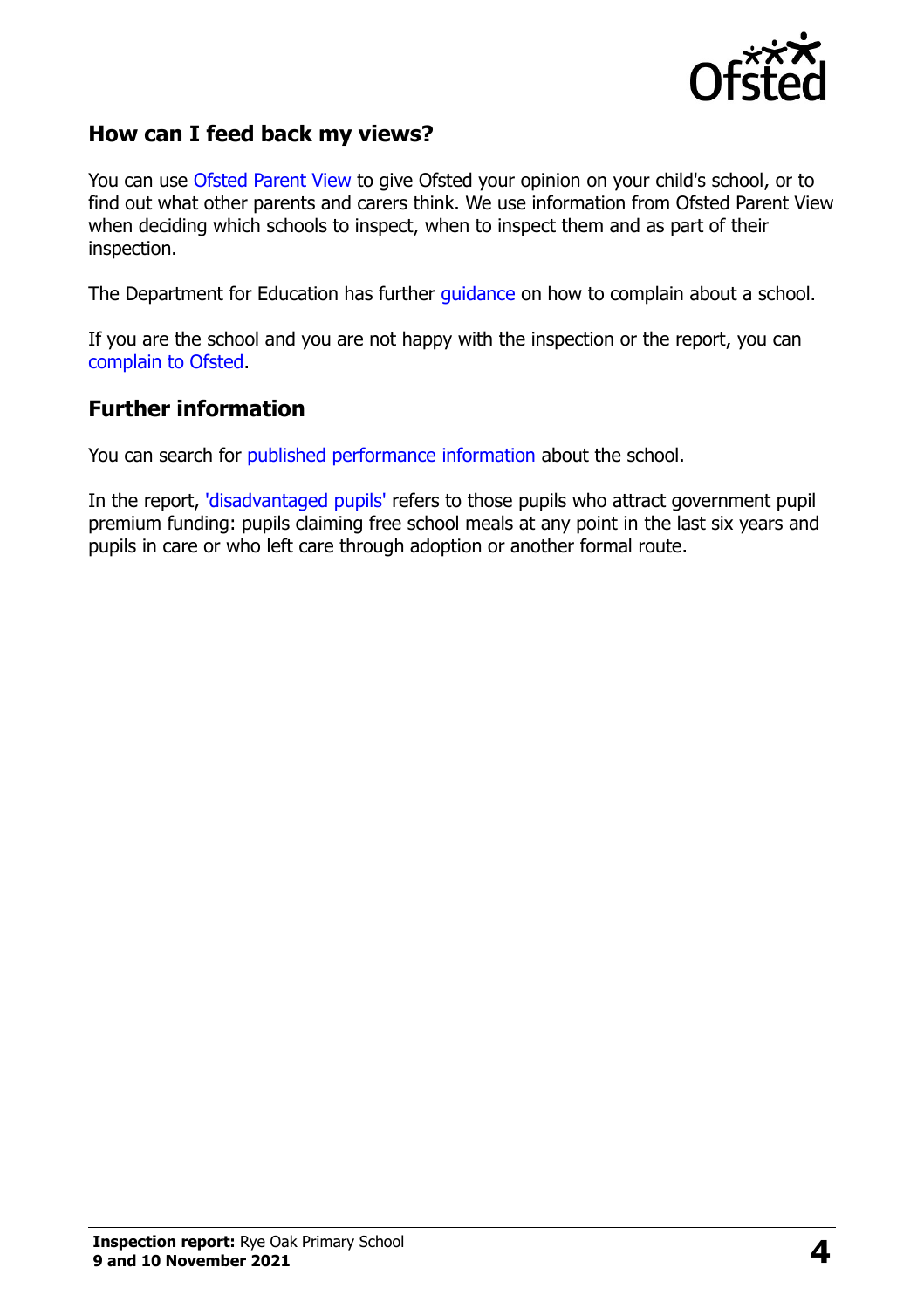

# **School details**

| Unique reference number             | 134903                                                                    |
|-------------------------------------|---------------------------------------------------------------------------|
| <b>Local authority</b>              | Southwark                                                                 |
| <b>Inspection number</b>            | 10204477                                                                  |
| <b>Type of school</b>               | Primary                                                                   |
| <b>School category</b>              | Maintained                                                                |
| Age range of pupils                 | $2$ to $11$                                                               |
| <b>Gender of pupils</b>             | Mixed                                                                     |
| Number of pupils on the school roll | 290                                                                       |
| <b>Appropriate authority</b>        | The governing body                                                        |
| <b>Chair of governing body</b>      | Kate Robathan                                                             |
| <b>Headteacher</b>                  | <b>Ruth Sharp</b>                                                         |
| Website                             | www.ryeoak.southwark.sch.uk/                                              |
| Date of previous inspection         | 30 November-1 December 2016, under<br>section 5 of the Education Act 2005 |

# **Information about this school**

- Rye Oak Primary School is larger than the average-sized primary school.
- The school does not use any alternative provision.
- Since the previous inspection, there have been changes to the leadership of the school.

### **Information about this inspection**

- This was the first routine inspection the school received since the COVID-19 pandemic began. The inspector discussed the impact of the pandemic with school leaders and has taken that into account in their evaluation.
- The inspector completed deep dives in these subjects: reading, mathematics and geography. To do this, he met with subject leaders, had discussions with staff and pupils, visited lessons and looked at pupils' work. The inspector also considered leaders' plans and pupils' work in design and technology and religious education.
- The inspector scrutinised a range of documents, including leaders' priorities for improvement.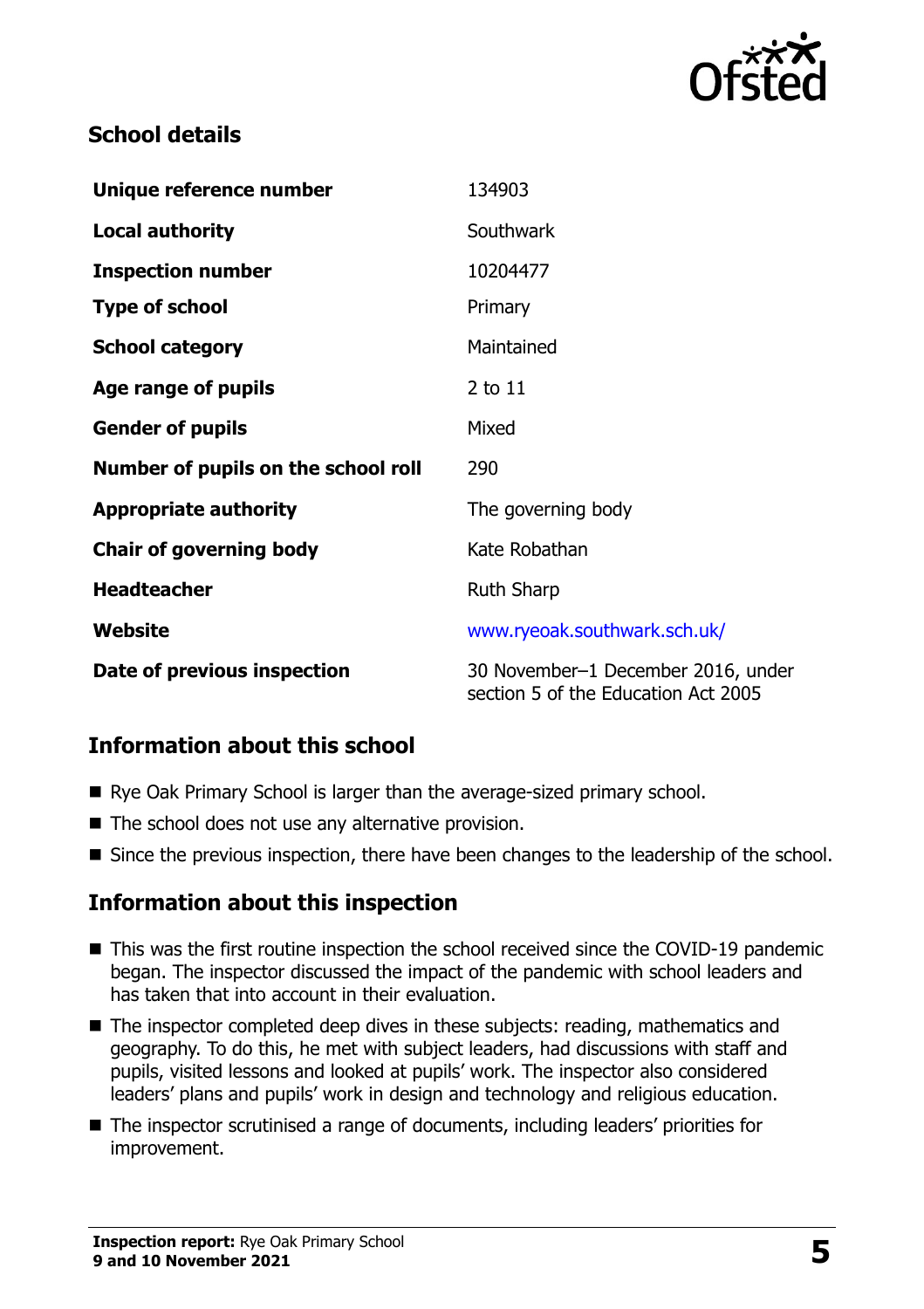

- The inspector met with four governors, including the chair and vice-chair of the governing body. He also spoke with a representative of the local authority.
- The inspector reviewed the arrangements for safeguarding by scrutinising records and through discussions with staff and pupils.
- The views of pupils, parents, and staff, as gathered through discussions and Ofsted's surveys were considered.

#### **Inspection team**

Nick Turvey, lead inspector Her Majesty's Inspector